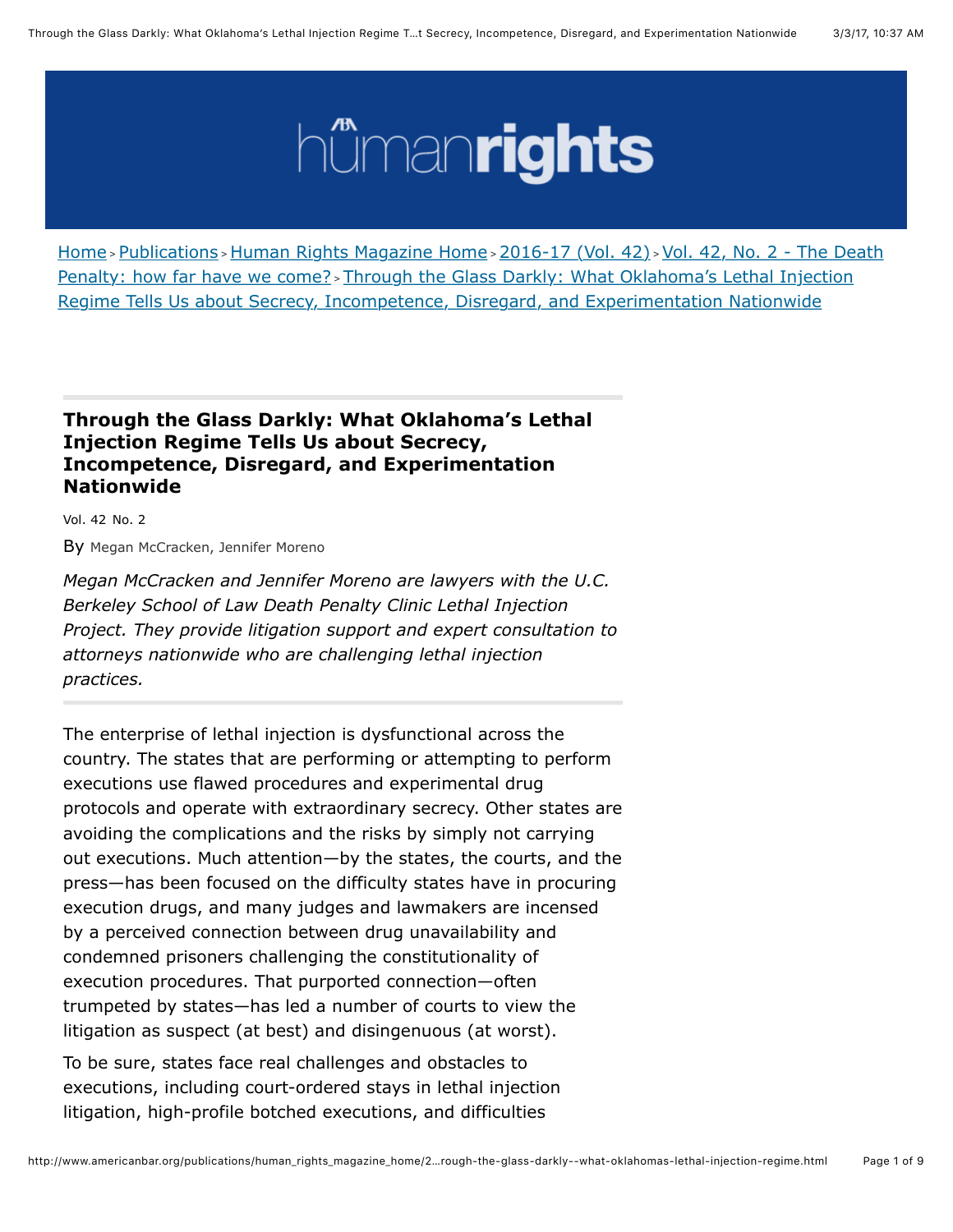obtaining drugs. But under the law, drug availability and the factors affecting it have no bearing on condemned prisoners' legal and constitutional rights, particularly their protections under the Eighth Amendment. In their haste to keep executions on schedule, most states have declined to engage in a careful examination of execution procedures with the goal of identifying those that are humane and effective. Rather, state officials have responded to the challenges with ill-conceived, dangerous, and even illegal actions, and neither courts nor state governments have stepped in to stop them.

#### **Oklahoma as a Lethal Injection Crisis Zone**

The state of Oklahoma has experienced extraordinary complications with three recent executions, and the Supreme Court case *Glossip v. Gross* originated there. Therefore, Oklahoma provides an instructive snapshot of what is going wrong nationally with executions and why states' responses will not cure the problems.

Oklahoma's mechanism of death is badly broken. The Oklahoma Department of Corrections (ODOC) last carried out an execution in January 2015 and bungled the last three executions it performed or attempted to perform. Two state investigations have been conducted regarding these executions, and now a separate, independent commission is investigating Oklahoma's death penalty. Because of the investigations and ongoing lethal injection litigation, executions will remain on hold there into 2017.

Since its first lethal injection execution in 1990, Oklahoma has used a three-drug procedure. The second and third drugs, a paralytic and concentrated potassium chloride, have remained the same, but the first drug has changed. For 20 years (93 executions), ODOC administered thiopental, a barbiturate anesthetic, as the first drug. For the 17 executions it performed between December 2010 and January 2014, it used the barbiturate pentobarbital, instead of thiopental. Then, on April 29, 2014, Oklahoma first used midazolam, an anti-anxiety drug that is neither a barbiturate nor an anesthetic, in the execution of Clayton Lockett.

[His] execution did not go smoothly. Ten minutes after an intravenous (IV) line was set in Lockett's groin area and 100 milligrams of midazolam were administered, an attending physician declared Lockett unconscious. When the paralytic and potassium chloride were administered, however, Lockett awoke. Various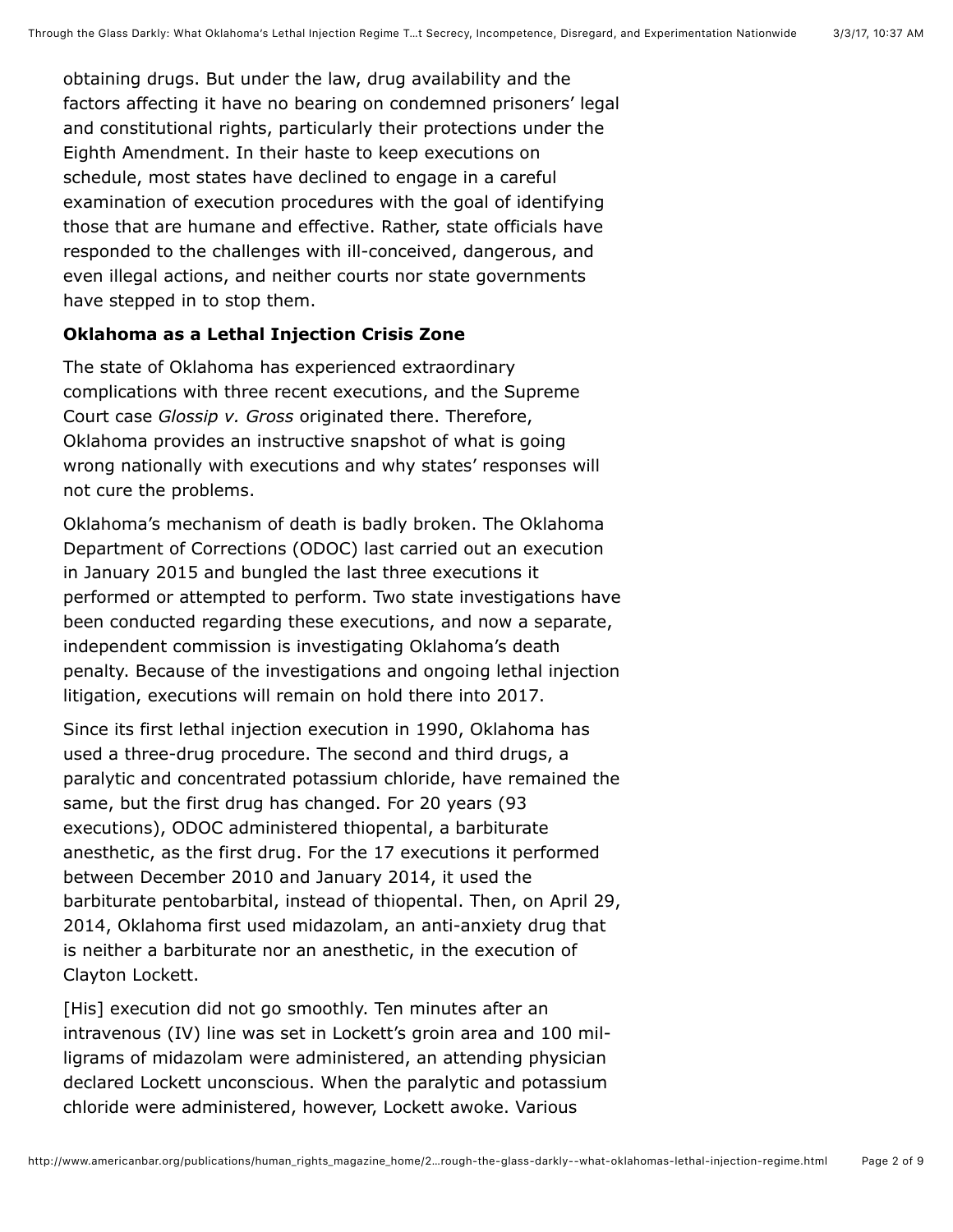witnesses reported that Lockett began to writhe against his restraints, saying, "[t]his s\*\*\* is f\*\*\*ing with my mind," "something is wrong," and "[t]he drugs aren't working." State officials ordered the blinds lowered, then halted the execution. But 10 minutes later— approximately 40 minutes after the execution began—Lockett was pronounced dead.

*Glossip v. Gross*, 135 S. Ct. 2726, 2782 (2015) (Sotomayor, J., dissenting) (citations omitted).

Lockett's prolonged and gruesome execution garnered national and international attention. President Barack Obama described the execution as "deeply troubling" and said it highlighted problems with the death penalty. Under pressure to explain what went wrong and why, Governor Mary Fallin issued an executive order, appointing the commissioner of the Department of Public Safety (DPS) to lead the state's investigation, and executions were placed on hold.

On September 30, 2014, DPS issued an "Executive Summary" that catalogued the many errors and protocol violations committed during Lockett's execution and described ODOC's systemic problems of disorganization, carelessness, and illpreparedness. Nonetheless, DPS concluded that Oklahoma's execution procedures were sound, and recommended that ODOC make only simple cosmetic changes. Shortly thereafter, ODOC announced a revised execution protocol that retained midazolam, despite its failure to keep Lockett unconscious and insensate throughout his execution, and continued the state's secretive practices. No external investigation of the events surrounding Lockett's botched execution was performed.

While the state's internal investigation was pending, four condemned prisoners—Charles Warner, Richard Glossip, John Grant, and Benjamin Cole—filed a federal lawsuit, *Warner v. Gross*, 776 F.3d 721 (10th Cir. 2015), challenging Oklahoma's execution procedure under the Eighth Amendment, arguing that midazolam "is incapable of producing a state of unawareness that will be reliably maintained after" administration of the paralytic and the potassium chloride, the drugs that cause extraordinary pain and suffering. The plaintiffs sought a preliminary injunction to prevent implementation of the new protocol. Following an abbreviated hearing, at which the prisoners presented evidence that midazolam cannot function in a manner consistent with a humane and constitutional execution, the trial court declined to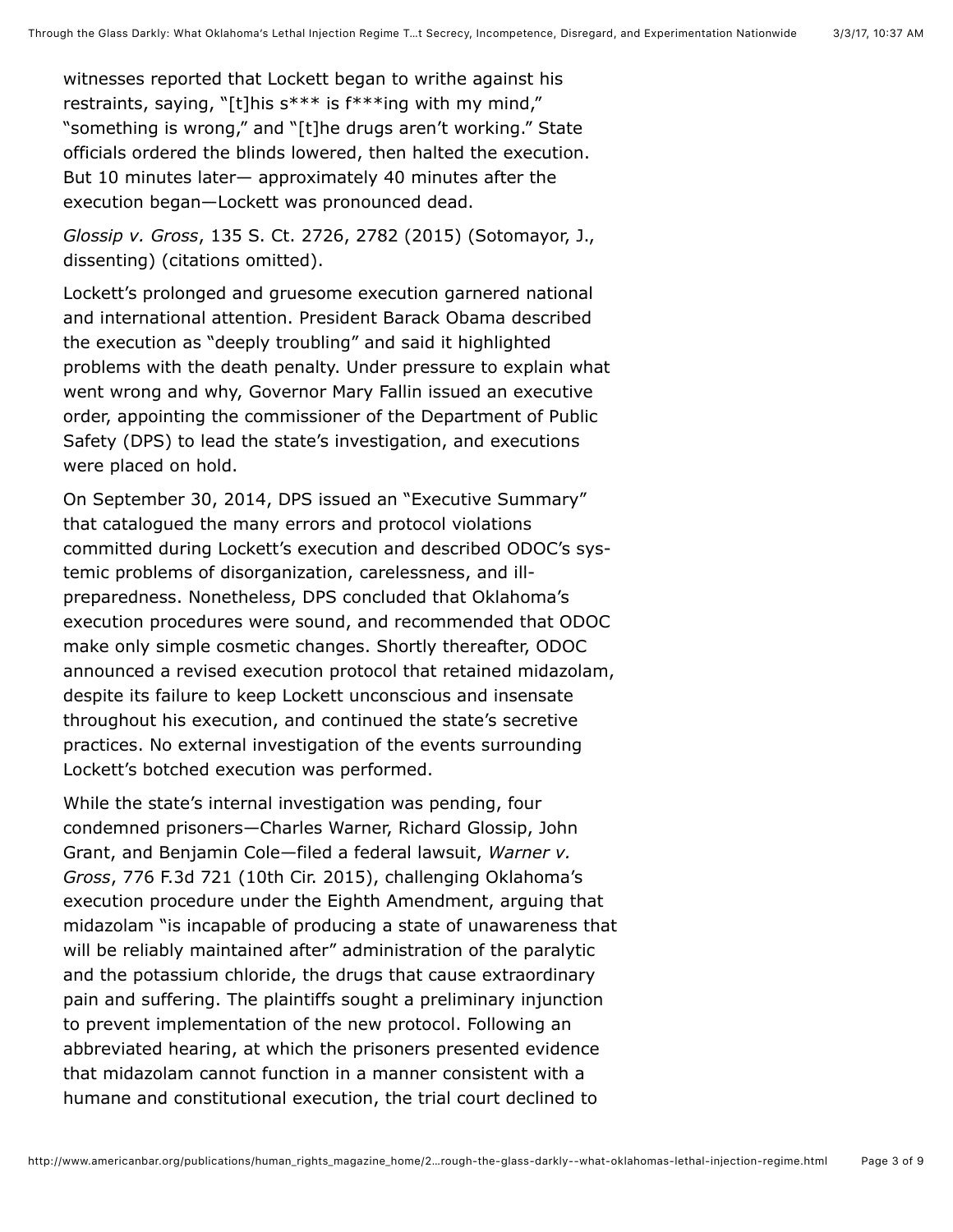enjoin the executions. The U.S. Court of Appeals for the Tenth Circuit affirmed, and the plaintiffs sought review in the U.S. Supreme Court.

The Supreme Court denied a stay of execution for plaintiff Warner, and he was executed in January 2015. Two weeks after his execution, the Court accepted the case, and stayed the executions of the remaining three plaintiffs. Ultimately, the Supreme Court affirmed the lower courts, ruling that the trial court did not commit clear error in finding that the plaintiffs "failed to establish that Oklahoma's use of a massive dose of midazolam in its execution protocol entails a substantial risk of severe pain." *Glossip*, 135 S. Ct. at 2731.

On September 30, 2015, nine months after Warner's execution, Oklahoma abruptly canceled Glossip's execution mere minutes before its scheduled start, admitting that it had obtained the wrong drug—potassium acetate instead of potassium chloride. It quickly became apparent that ODOC had used the same wrong drug for Warner's execution. What remains unclear is whether ODOC knew it used the wrong drug and hid that fact or did not know—a choice between incompetence or mendacity.

Following these revelations, Oklahoma's attorney general asked a grand jury to investigate how ODOC twice obtained the wrong drug. The grand jury found that ODOC and other state actors "failed to perform their duties with the precision and attention to detail the exercise of state authority in such cases demands." Interim Report Number 14, *In re Multicounty Grand Jury*, No. SCAD-2014-70, at 1 (Okla. May 19, 2016). Its report detailed failures at every level and recommended that ODOC again revise its execution procedures and follow the law and its protocol when performing executions. There have been no executions in Oklahoma since the grand jury report.

### **States' Responses to Changing Lethal Injection Landscape**

*Drug unavailability.* The drug changes made by ODOC in and before 2014 closely track the shifting availability of execution drugs. Thiopental was the original lethal injection drug of choice, used by every state performing lethal injections. But in 2009, Hospira, the only pharmaceutical company that manufactured thiopental in the United States, stopped production of the drug due to manufacturing problems. The following year, the company announced that it would not resume sales of thiopental in the United States.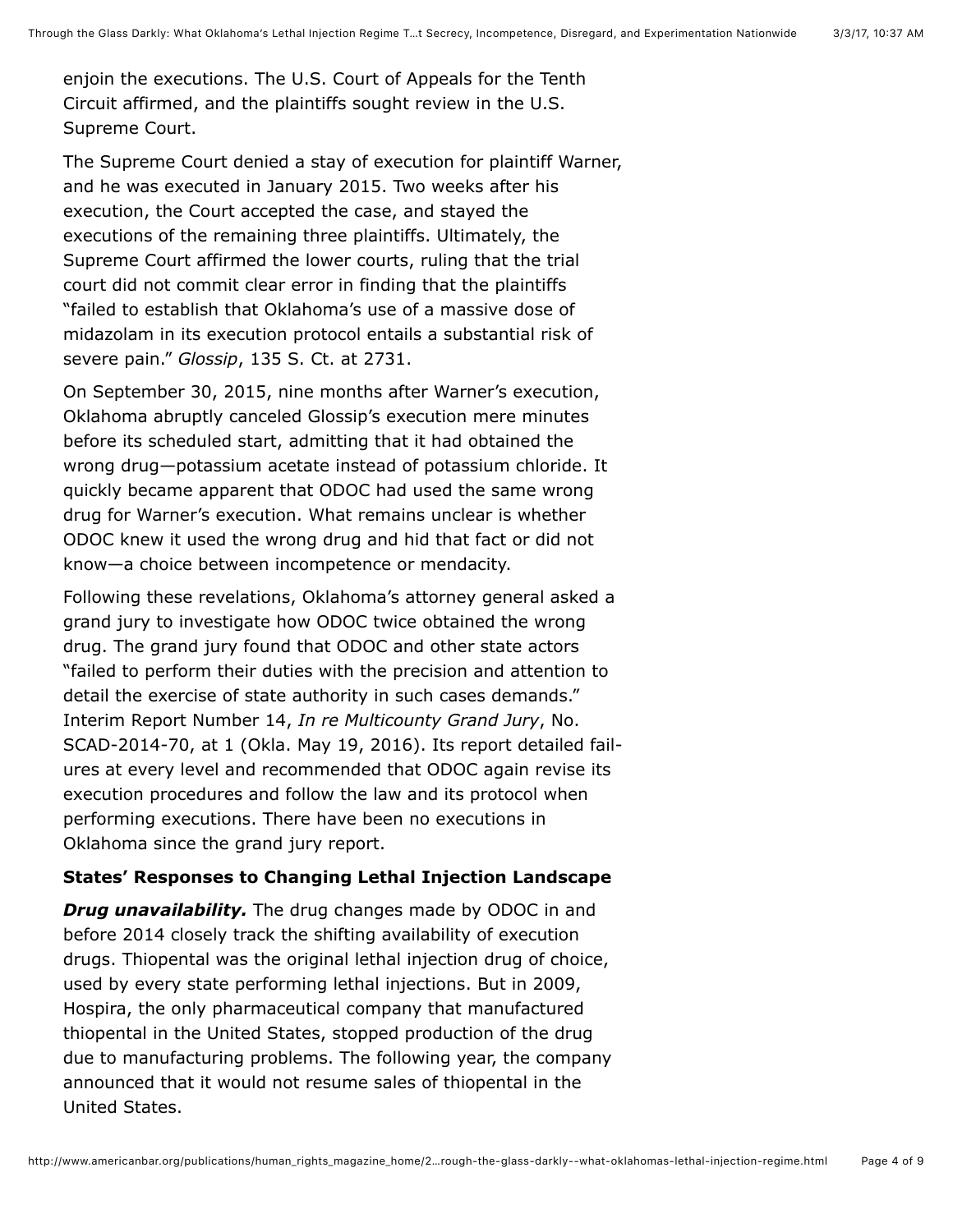As described below, states scrambled to obtain thiopental, and later most replaced the drug with pentobarbital, which was first used in an execution in Ohio in December 2010. In July 2011, Lundbeck, the sole pharmaceutical company selling an injectable pentobarbital product approved by the U.S. Food and Drug Administration (FDA), restricted its distribution of the drug to prevent departments of corrections from buying it for executions. States next turned either to compounded pentobarbital or to midazolam.

Since 2011, several pharmaceutical companies that oppose the use of their products in executions have attempted to place their drugs out of reach for such use. Today, some departments of corrections claim it is difficult or impossible to obtain execution drugs, while others are able to routinely purchase the drugs they need. In response to the uncertainty surrounding drug availability, most states have prioritized expedience over due diligence and prompt executions over constitutional, legal, and humane practices. Moreover, states have loudly and persistently blamed condemned prisoners for the unavailability of execution drugs. In reality, the current state of affairs is the result of decisions by multinational pharmaceutical companies made in boardrooms and seats of power far from death row. While the states unquestionably face real challenges in obtaining manufactured drugs, the unavailability is the product of market forces and should not be used to justify abdication of the states' solemn responsibility to carry out humane, constitutional executions.

*Importation.* When thiopental became unavailable, states first responded by attempting to import the drug from overseas. Since 2010, at least a dozen states have imported or attempted to import thiopental from England and India. The first shipments came from Dream Pharma, an unregistered, one-man drug wholesaler in England. The FDA initially detained the shipments, because federal law prohibits admission into the United States of drugs that appear to be adulterated, misbranded, or unapproved. But after state officials explained that the thiopental would be used in executions, the FDA released the shipments, and thereafter several states imported thiopental from Dream Pharma. Condemned prisoners in Arizona, California, and Tennessee sued to challenge the agency's decision to allow the drugs into the country. The court ruled that the FDA erred and that federal law prohibited importation of the drugs, which were unapproved, misbranded, and the products of unregistered facili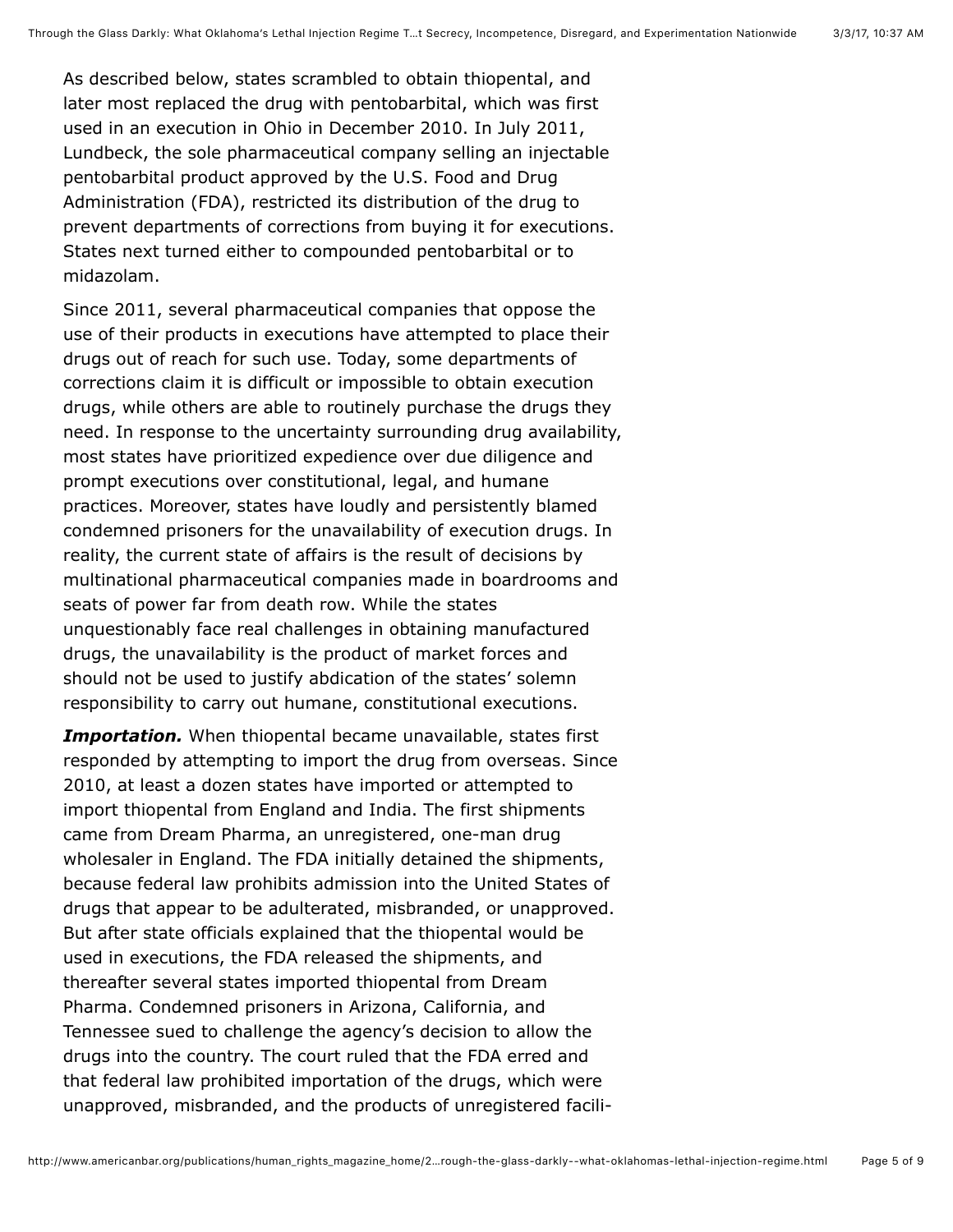ties. *Beaty v. FDA*, 853 F. Supp. 2d 30 (D.D.C. 2012), *aff'd*, *Cook v. FDA*, 733 F.3d 1 (D.C. Cir. 2013).

In spite of the clear law forbidding importation, states again attempted to import thiopental in 2015, this time from India. In compliance with *Cook*, the FDA detained shipments slated for departments of corrections in Texas and Arizona. Journalists uncovered public records showing that Nebraska also attempted to purchase thiopental from the same company, but the drugs never left India. Ohio retained the same importation consultant as the other three states, but apparently did not actually attempt to purchase thiopental.

*Compounding.* After changing its protocol from thiopental to pentobarbital, Oklahoma initially was able to use Lundbeck's FDAapproved pentobarbital. But when that company made its drug unavailable for executions, ODOC began using what is known as "compounded" pentobarbital. Several other states followed suit.

Compounding pharmacies make drugs to order from the raw ingredients. Compounded drugs serve an important medical need for patients who require specific forms or formulations of their medications. However, compounded products are not FDAapproved, and it can be difficult for patients and governments to ensure their purity, potency, and effectiveness. For these reasons, use of compounded drugs in executions presents increased risks that the drugs will not function as necessary and will cause pain and suffering. Further complicating these inherent risk factors, states refuse to disclose relevant information about the provenance of their compounded drugs that would allow courts and the public to assess the quality of the drugs (see below), and both the American Pharmacists Association and the International Academy of Compounding Pharmacists have discouraged their members from providing execution drugs.

In January 2014, Oklahoma executed Michael Wilson using compounded pentobarbital. When the drug was administered, Wilson cried out, "I feel my whole body burning." These were his last words, and ODOC used compounded pentobarbital only once more before changing to midazolam.

Other states also have had problems with compounded drugs. In March 2015, the Georgia Department of Corrections canceled Kelly Gissendaner's execution at the last minute because its compounded pentobarbital had congealed. The state claimed the drugs became defective because they had been stored at the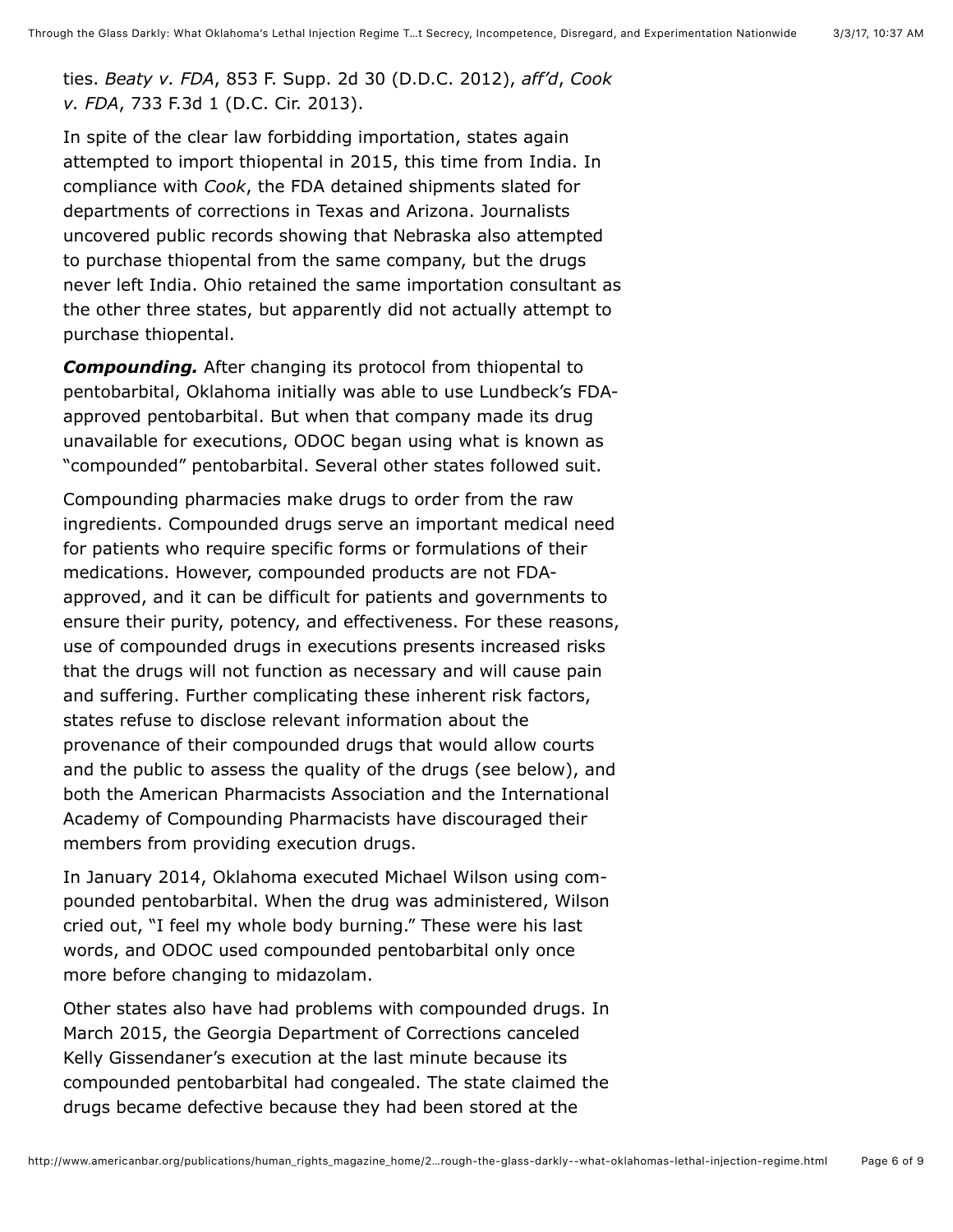incorrect temperature. However, when prison officials stored additional drugs at the same temperature, the problem did not recur. Georgia's Lethal Injection Secrecy Act conceals all information about its execution drugs, so the cause of the defective pentobarbital remains unexplained.

*Novel drug formulas.* While several states continue to use pentobarbital to execute their prisoners, others have changed to novel drugs and drug combinations. Several states have used midazolam in combination with various other drugs, and California's proposed execution procedure would introduce amobarbital and secobarbital, two barbiturates never before used in executions.

As noted above, Oklahoma opted to use midazolam in its threedrug procedure, despite previous executions that called into question its effectiveness. In January 2014 in Ohio, Dennis McGuire was the first man to be executed with a mixture of midazolam and hydromorphone. Ohio introduced the experimental procedure to unintended, disturbing results. A media witness reported, "McGuire started struggling and gasping loudly for air, making snorting and choking sounds which lasted for at least 10 minutes, with his chest heaving and his fist clinched. Deep, rattling sounds emanated from his mouth." McGuire took almost 30 minutes to die.

When Florida executed William Happ with midazolam in October 2013, a witness reported that "Happ remained conscious longer and made more body movements after losing consciousness than other people executed recently by lethal injection." Happ, like all prisoners executed in Florida (and Oklahoma), received a paralytic drug shortly after the midazolam, so it is not possible to know what he experienced.

Despite the well-documented problems with the executions of Happ, McGuire, and Lockett—all of whom received midazolam— Arizona nevertheless elected to use midazolam and hydromorphone to execute Joseph Wood in July 2014. His execution was also prolonged and gruesome. Over the course of almost two hours, the executioners administered 15 doses of the drugs to Wood, who gasped, snorted, and struggled for air.

A common thread between these botched executions is the failure of midazolam to maintain anesthesia and prevent suffering. The prisoners initially appeared to lose consciousness, but then started moving and demonstrating signs of struggle and suffering.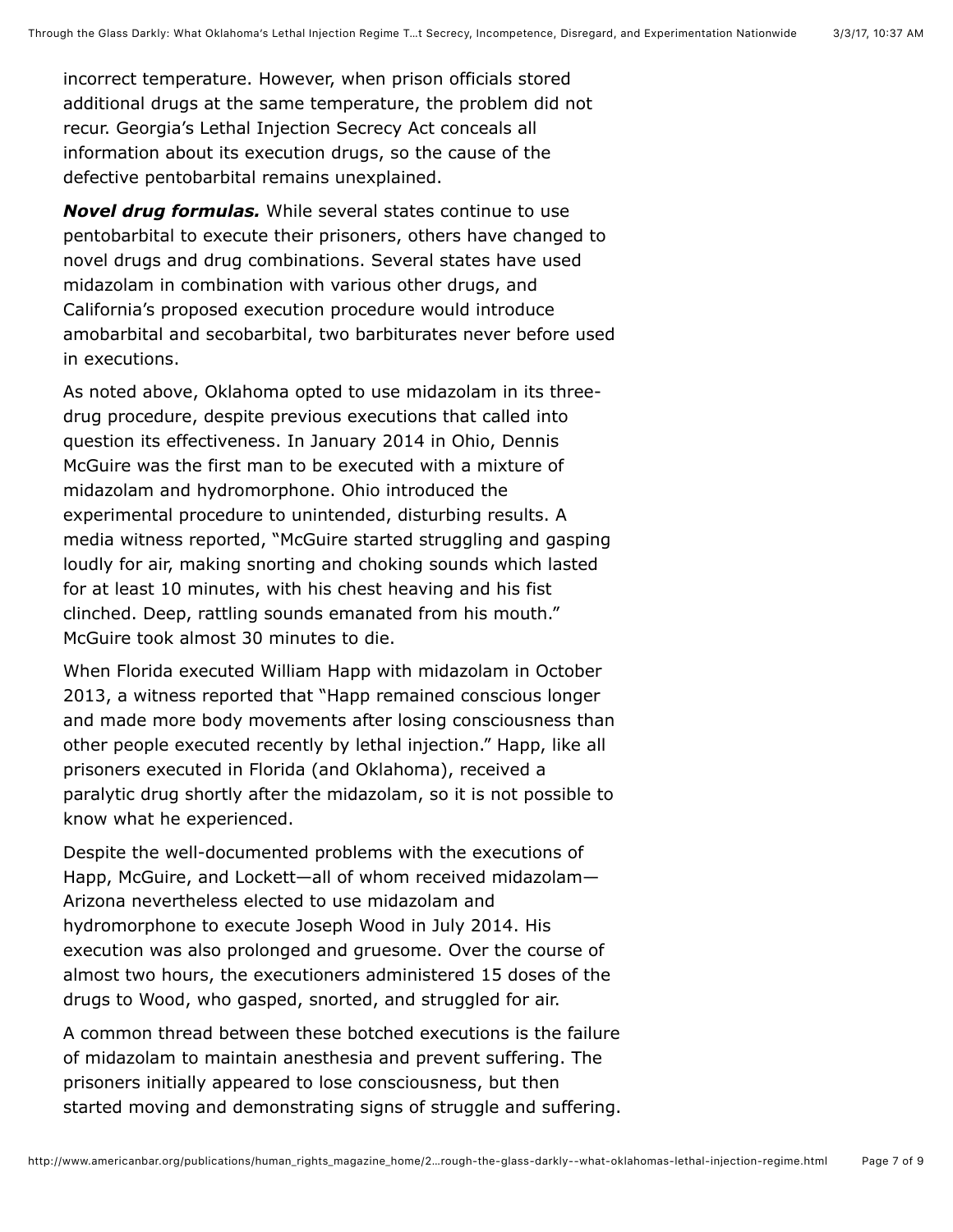**Secrecy.** Over the last few years, while some states were seeking new execution drugs and experimenting with compounded and novel drug combinations, many states took steps to clamp down on information about their execution drugs and procedures. States have always shielded the identities of executioners, but in recent years they have responded to the increasing difficulty of procuring execution drugs by passing laws that broaden the secrecy to include information about the entities that provide execution drugs, including manufacturers, pharmacies, and distributors. These laws also make the information wholly inaccessible, preventing disclosure in court and even defining drug sources as a "confidential state secret," the highest level of state secrecy. *See, e.g.*, Ga. Code Ann. § 42-5-36(d)(2).

Laws in Arizona, Arkansas, Georgia, Louisiana, Missouri, Ohio, Oklahoma, Tennessee, Texas, Virginia, and other states now conceal not only how states obtain execution drugs, but also whether their purchases comply with the law, and whether the drugs themselves are legitimate and effective. By hiding this information, the new secrecy laws prevent courts from analyzing the legality and constitutionality of execution procedures and prevent the public from engaging in informed discourse. Nonetheless, courts across the country have rejected legal arguments from prisoners, the media, and the public that these laws infringe upon the First Amendment right of access to information.

States also have misrepresented the difficulty of obtaining execution drugs. In *Glossip*, Oklahoma submitted a heavily redacted letter that purported to show a pharmacy's refusal to sell pentobarbital to ODOC. It was later revealed, however, that the letter actually was sent from the pharmacy to Texas, a state that continues to use compounded pentobarbital in executions. Similarly, many states baldly claim that their drug purchases are legal, and only later is it revealed that the drug transactions violated the law—because the drugs were imported or purchased from a compounding pharmacy without a valid prescription or were traded with another state.

#### **Conclusion**

Oklahoma's recent execution history—a story full of errors, failures, and misrepresentations that culminated in three bungled executions—reflects broader national trends related to lethal injection practices. Like Oklahoma, many other states have